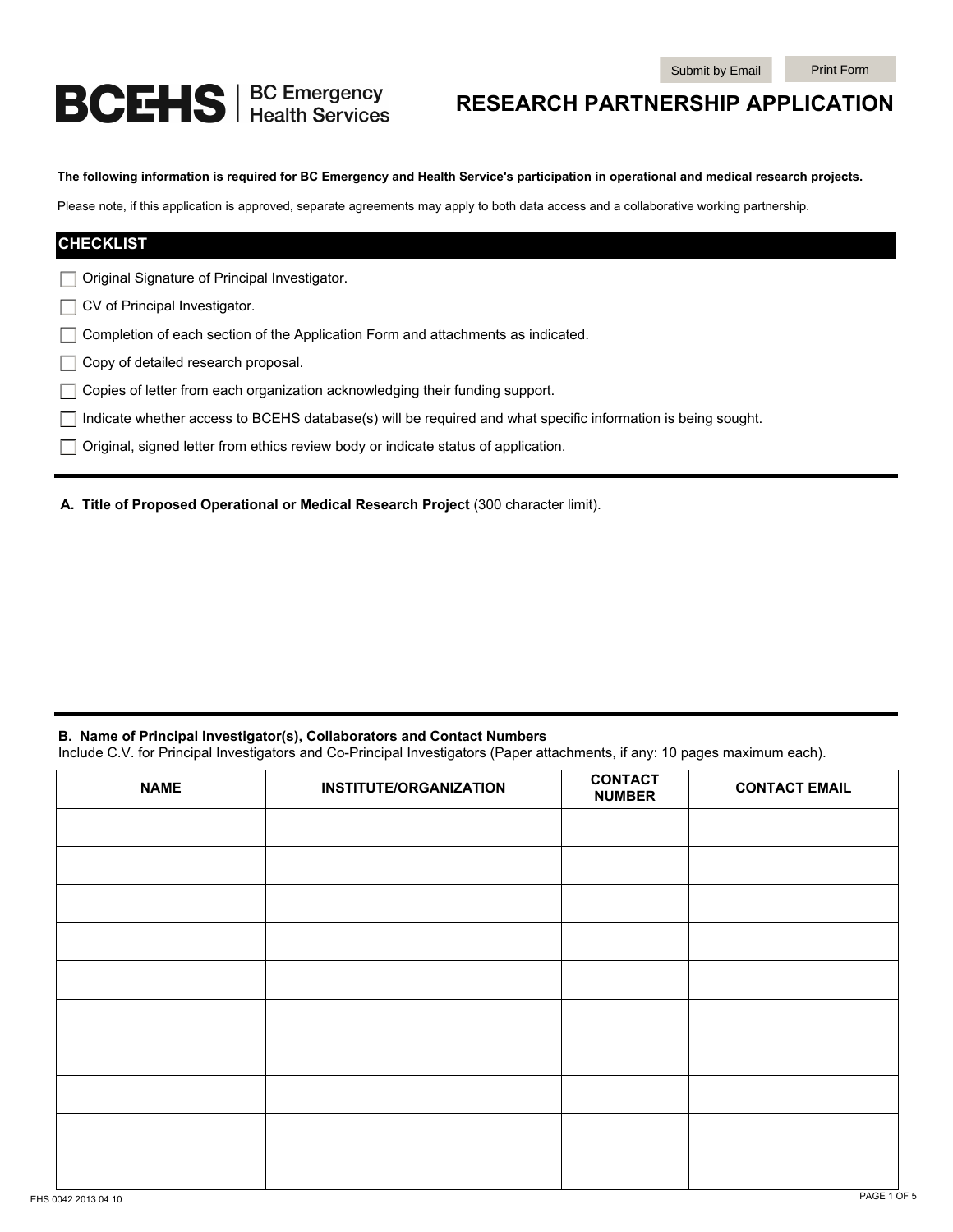## **C. Conflict of Interest Disclosure\***

Report all financial/business and/or personal relationships that might reasonably be perceived as contributing to bias.

\**Conflict of interest exists when an author (or the author's institution), reviewer, or editor has financial/business or personal relationships that Inappropriately influence (bias) his or her actions (such relationships are also known as dual commitments, competing interests, or competing loyalties). Source: International Committee of Medical Journal Editors: Uniform Requirements for Manuscripts Submitted to Biomedical Journals: Writing and editing for Biomedical Publication. Updated October 2005.*

#### **D. Study Proposal Abstract**

(including research question/hypothesis, study dates, proposed study site(s) and anticipated primary and secondary outcomes). (300 word limit).

Word Countdown 34

**E. Detailed Description of Study Including Methodology:** (Attach. 10 page maximum)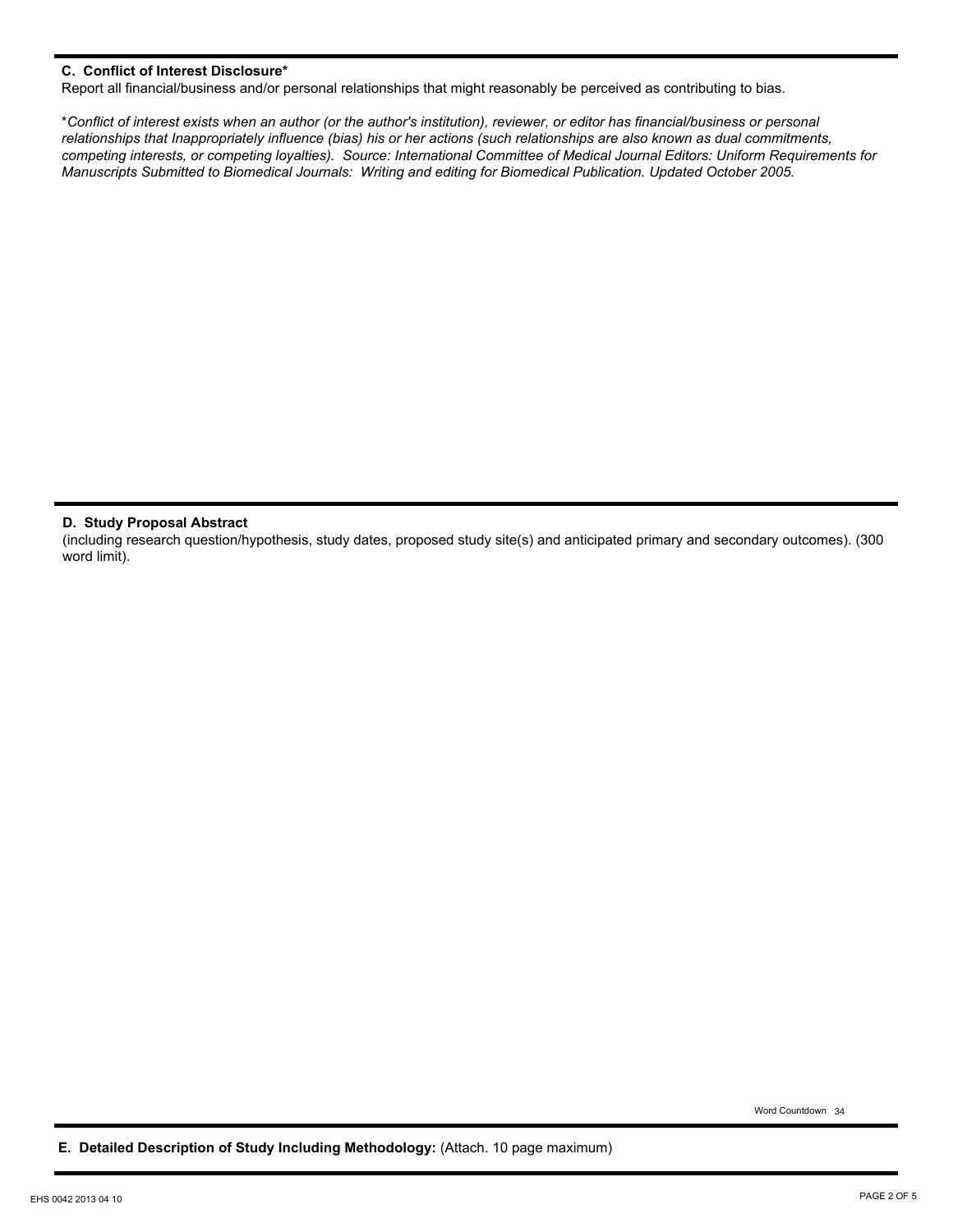#### **F. Description of Study Impact on BCEHS**

**This section provides you with the opportunity to provide as much details as possible regarding the role of BCEHS in your proposal.**

To adopt a more focused BCEHS perspective in completing this part of the application, the applicant may want to consider the following potential information needs:

- *HUMAN RESOURCES/LICENSING: Identify any paramedic research practices that may be outside their particular qualification level, potential labour relations issues, etc.*
- *PRIVACY: Identify any personal patient* identifying *information that is being requested.*  •
- *INFORMATION MANAGEMENT: Identify any need for access to BCEHS Datamart or other database.*  •
- *TECHNOLOGY: Identify equipment, if any, to be used and whether this results in any modifications to existing equipment, training requirements (as above), scope of practice issues, etc.*
- **RISK MANAGEMENT: Describe any potential political, litigation risks that can be identified.**
- *OPERATIONAL: Describe all implications of patient care delivery processes.*  •
- *FINANCIAL: Attach budget as part of detailed description of study.*  •

**Role of Paramedic:** E.G. Additional skills, equipment, procedures and/or medications that might be, or are to be used or administered by participating EMAs, and the study conditions under which participating EMAs might or will use or administer them.

**Training/Education:** E.G. Paramedics will be provided with necessary education regarding the trial protocol by one of the investigators during crew downtime at their station.

**Patients:** Number of patients, defining characteristics, access to personal information and geographic location, etc.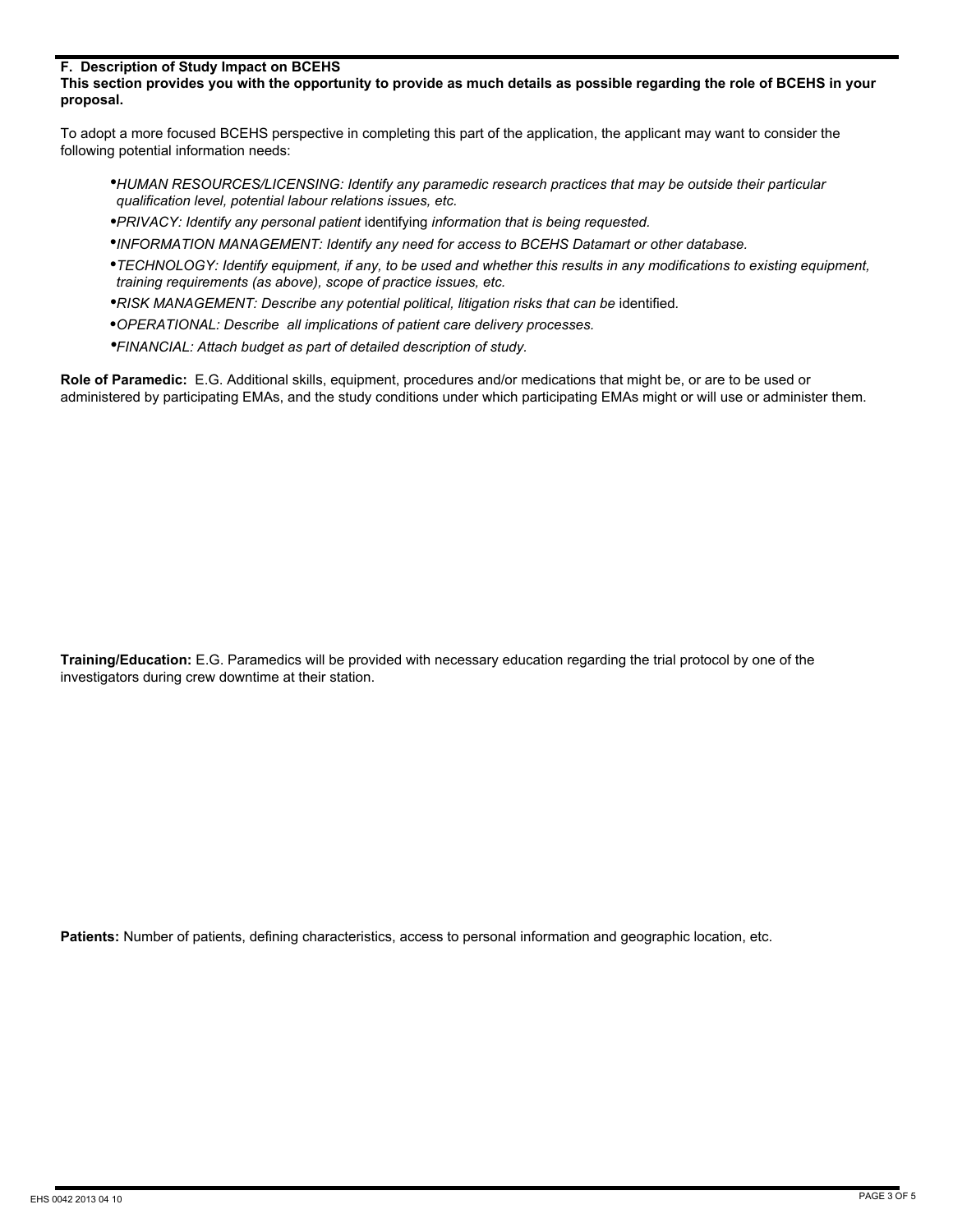#### **G. Study Reviewed and Received Approval from the following organizations (attach supporting documents or letters).**

Final approval to proceed requires approval of the study by an ethics committee, such as the committee located at the University of British Columbia. The study must be approved by Regulation under the *Health Care Consent and Care Facility Admission Act.*

| Organization                                        | Approval Received Approval Pending | <b>Approval Denied</b> |
|-----------------------------------------------------|------------------------------------|------------------------|
| <b>BCEHS Provincial Medical Leadership Council</b>  |                                    |                        |
| Ethics Committee Name: I                            |                                    |                        |
| <b>Emergency Medical</b><br><b>Licensing Board:</b> |                                    |                        |
| Other:                                              |                                    |                        |

**Comments:** (Include names of funding agencies)

### **H. Support that is being requested of BCEHS (Paper attachments, if any, one (1) page limit).**

Establish the specific costs associated with the research, including: what is being requested of BCEHS, other sources of funding, paramedic training time (including time estimates, where it would be held, number and qualification level of paramedics), time for completing study documentation, technical resources, and any travel/meals associated costs. Include "in kind" contributions, direct and indirect costs to BCEHS arising from BCEHS' participation in the study. These may include equipment, additional staff time, i.e. number and qualification level of staff involved for training/study orientation.